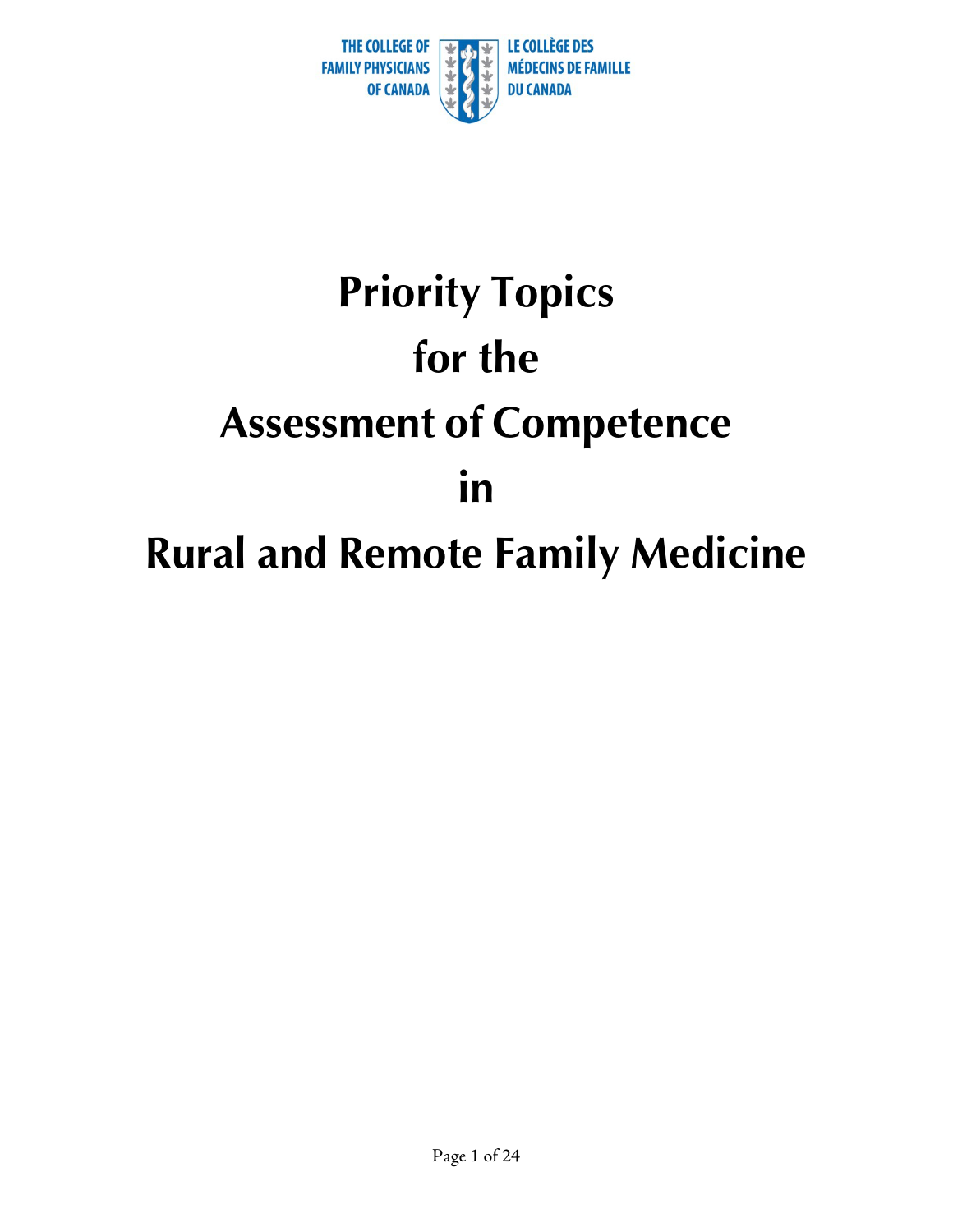

#### **Acknowledgements**

The College of Family Physicians of Canada (CFPC) would like to acknowledge the members of the Working Group on the Assessment of Competence in Rural and Remote Family Medicine for developing these priority topics and their key features.

Members of the working group are family physicians and teachers who have worked in rural and remote areas across Canada.

Authors of this document are:

**Elaine Blau, MD, CCFP, FCFP;** Tobermory, Ontario

**Garth Campbell, MD;** Beausejour, Manitoba

**Claudette Chase, MD, CCFP, FCFP;** Shunia, Ontario

**Paul Dhilllon, MD, CCFP;** Regina, Saskatechewan

**Brian Geller, MD, CCFP, FCFP;** Saskatoon, Saskatechewan

**Fred Janke, MD, CCFP, FCFP;** Sylvan Lake, Alberta

**C. Stuart Johnston, MD, CCFP;** Oliver, British Columbia

**Mohamed Ravalia, MD, CCFP, FCFP;** Twillingate, Newfoundland and Labrador

**Helene Rousseau, MD, CCFP, FCFP;** Montreal, Quebec

The working group was coordinated and supported by dedicated staff of the CFPC Department of Certification and Assessment: Dr. Eric Wong, Dr. Alan Pavilanis, Ms. Tatjana Lozanovska, Ms. Nadia Mangal, and Ms. Tanya Czyzewski.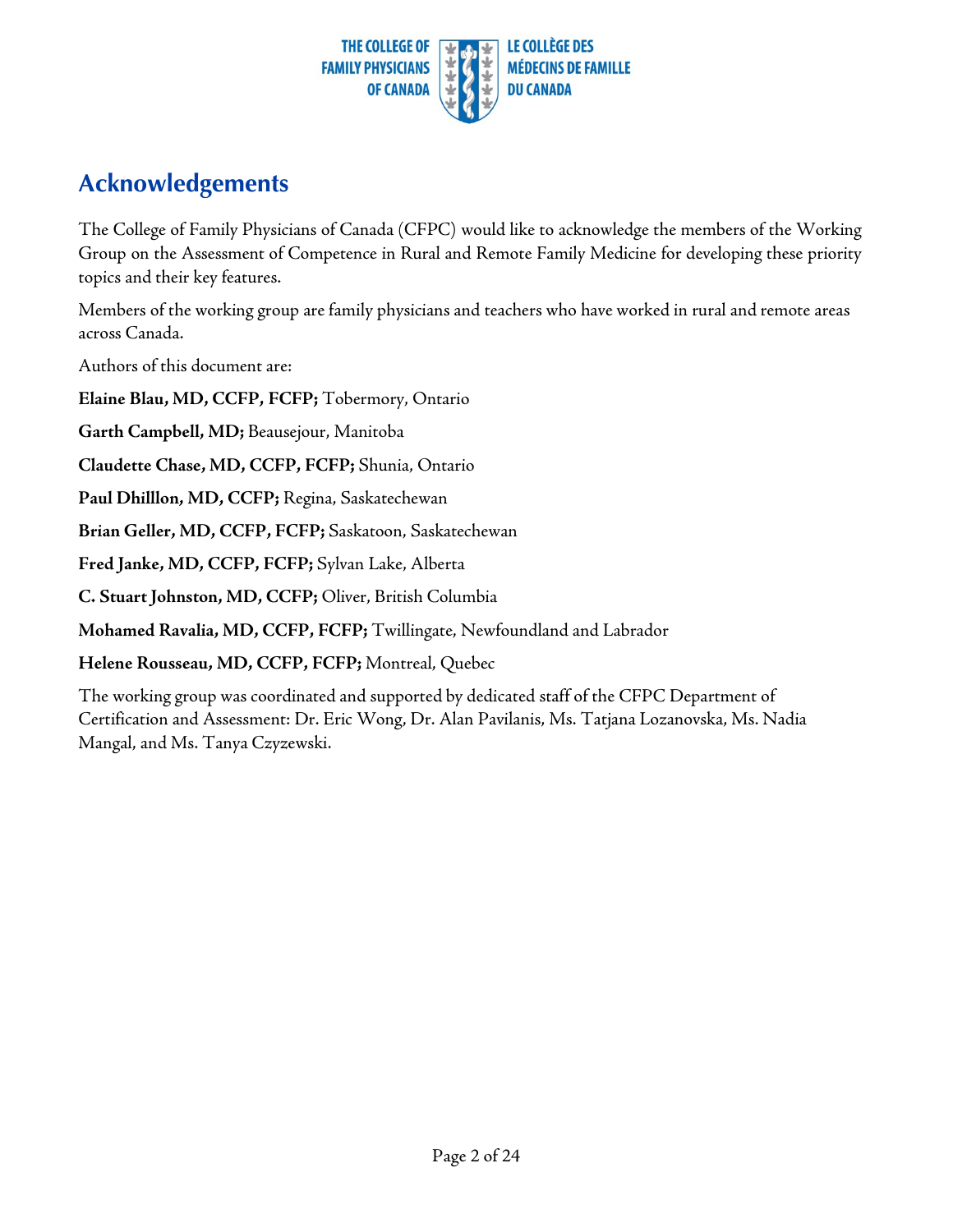

#### **Introduction**

This collection of priority topics and key features was developed by the CFPC Working Group on the Assessment of Competence in Rural and Remote Family Medicine, in alignment with policy themes for advancing rural education to support the development of family physicians ready to practice in rural and remote Canada.<sup>1</sup>

Priority topics are the main problems/situations a competent practitioner should be able to resolve in a clinical domain (or area). They are an intentionally selective list of areas for assessment that can help teachers/assessors over time to infer overall competence. Competence in a priority topic is defined by its key features. Key features represent the critical, or essential, assessable steps for resolving a clinical problem/situation (priority topic), and as a result, they direct the assessment activities. However, they do not cover all the expected skills across all phases of a clinical encounter, but only those that are critical and/or most likely to be missed. Therefore, their goal is to focus assessment on higher cognitive skills that best discriminate between competent and less competent candidates.

This document was endorsed by the CFPC Family Medicine Specialty Committee and it is recommended as a resource to guide in-training assessment and inform the design of learning opportunities for all residents, regardless of their context of training. Further work is being done to integrate these priority topics and key features into the existing Evaluation Objectives for the purposes of certification.

The CFPC's Evaluation Objectives [\(www.cfpc.ca/EvaluationObjectives/\)](http://www.cfpc.ca/EvaluationObjectives/) guide the assessment of competence in family medicine, at the start of independent practice, for the purposes of certification by the CFPC. They describe the skills and behaviours that indicate competence dealing with the clinical tasks and problems that make up the domain of competence to be assessed. Overall competence is an inference determined by sampling, observing, and reflecting on a trainee's demonstration of the application of the six skill dimensions (patientcentred approach, communication, clinical reasoning, selectivity, professionalism, and procedure) across various topics/situations.

<span id="page-2-0"></span> $1$  Developing or refining current competencies for readiness to practice comprehensive family medicine that would ensure family physicians/learners are able to begin practice in rural and remote contexts.

Defining a process of determining enhanced competencies required based on community need and learning requirements, methods of learning, and assessing competency acquisition that can be attested to/certified by the CFPC.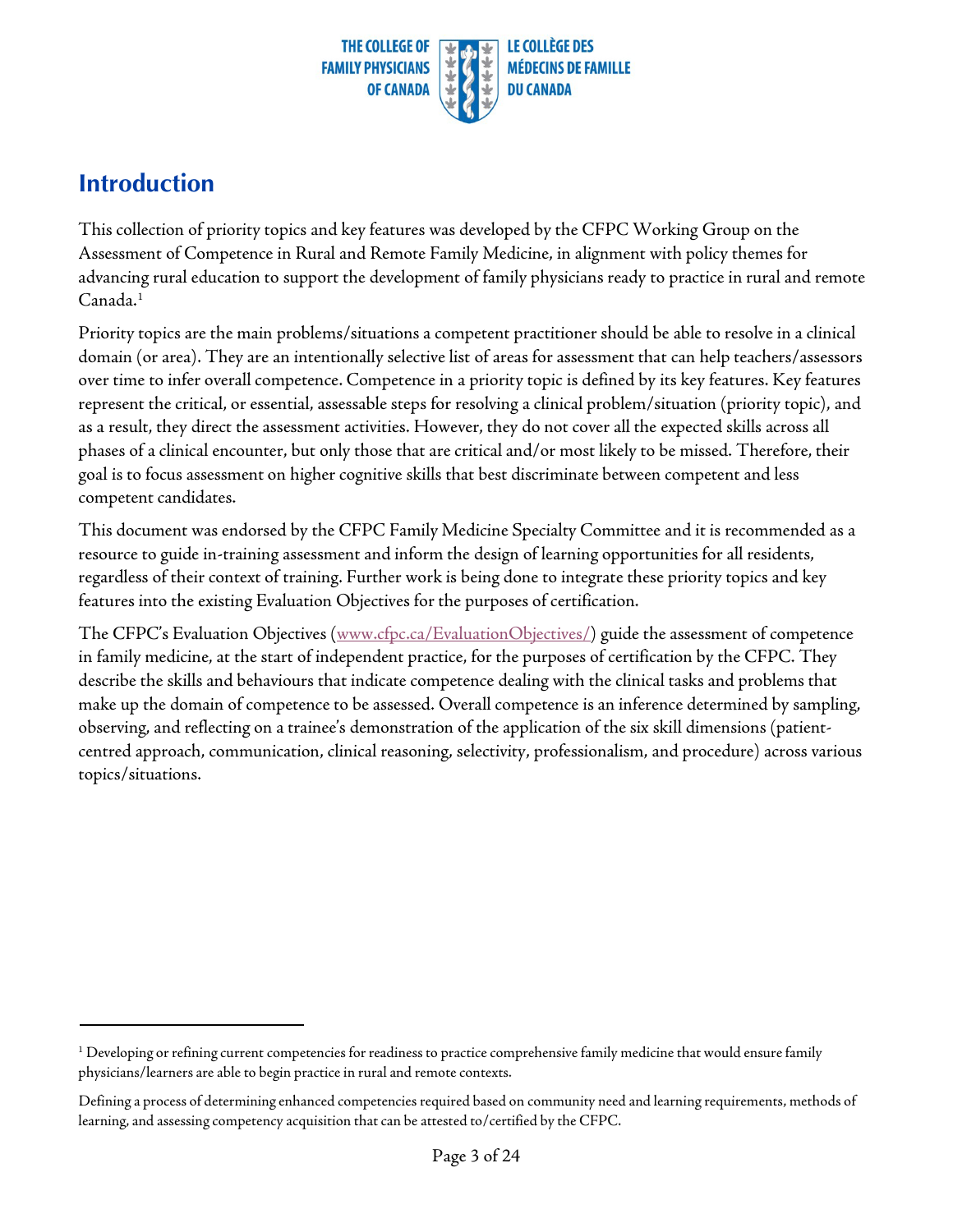

#### **How these priority topics and key features were developed**

Priority topics were developed using a modified Delphi approach, combining surveys and nominal group discussions in an iterative fashion. The Working Group (nine family physicians and teachers with many years of experience in rural and remote areas across Canada) acted as the nominal group, generating the first list of priority topics. A second survey to a larger group of family physicians (total of 975 recipients, from CFPC and Society of Rural Physicians of Canada (SRPC) databases, as well as Advancing Rural Family Medicine: Canadian Collaborative Taskforce (ARFM) members recommended by the Working Group), representative of physicians from across the country, generated another independent list.

The lists of priority topics generated by the nominal group and the larger reference group were very similar, both in the topics named and the priorities assigned (correlation  $= 0.70$ ). A final list of 18 priority topics was defined.

Key features were developed for all 18 topics through the nominal group using three iterations of discussions and consensus building.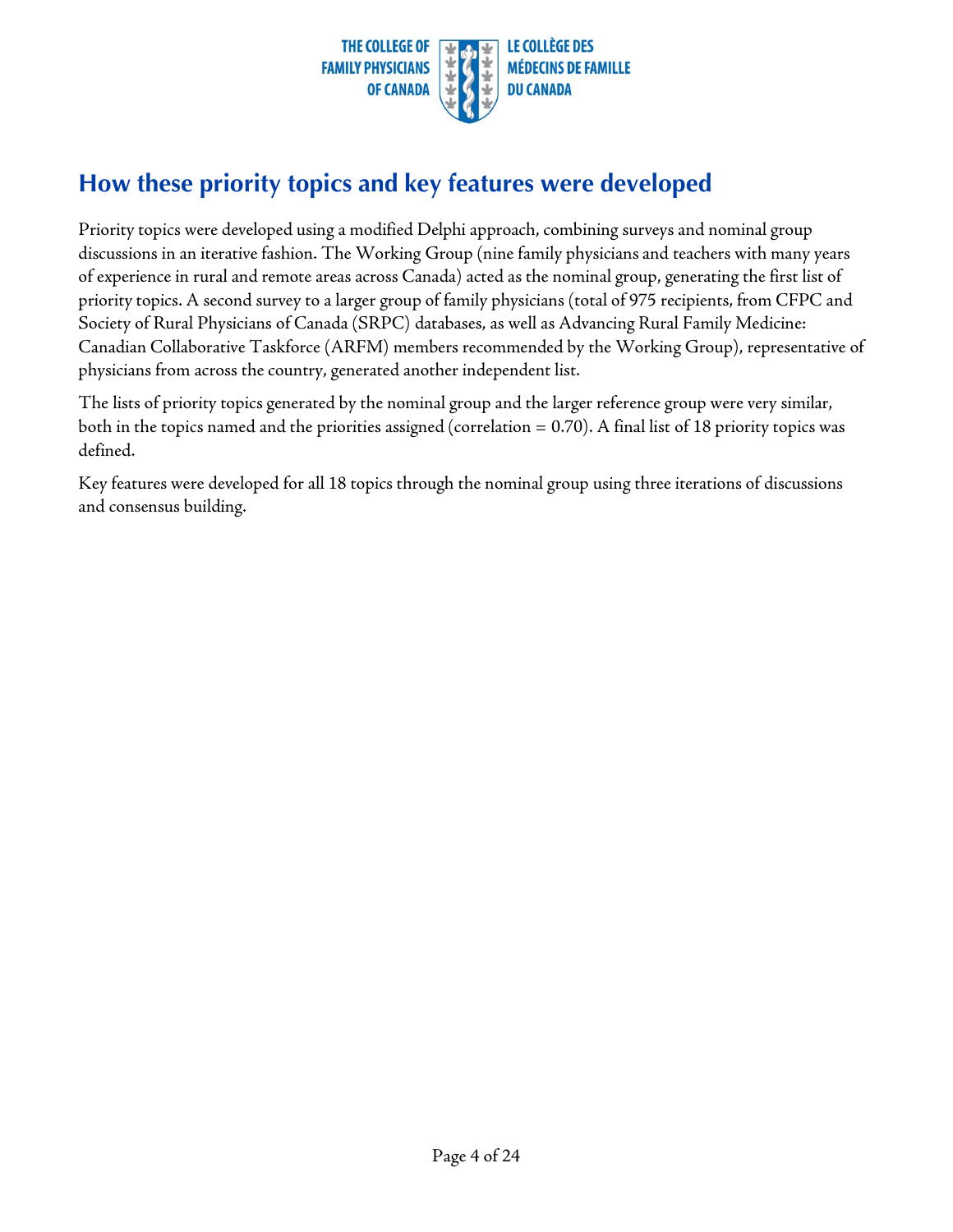

#### **How to use these priority topics and key features**

Priority topics and key features are best used in guiding assessment efforts (sampling, observation, reflection) over time to build a case for overall competence or the lack thereof. They may also be useful in the following situations:

For trainees:

- Use as a guide for self-reflection on competence, and for developing a learning plan
- Use as a guide for soliciting feedback from teachers/assessors

#### For teachers/assessors:

- Compare and contrast materials in this booklet with your assessment strategies and adjust as necessary
- Use as a guide for assessing your trainees, including requesting feedback, developing questions to ask trainees, and completing field notes
- Use as a guide to help develop learning plans for your trainees

For programs:

- Use as a guide to plan curriculum that can adequately expose trainees to the priority topics and procedures
- Use as a guide to develop assessment strategies
- Use as a guide to develop learning plans for residents
- Use to articulate priorities for assessment to other health care providers who provide teaching and supervision to family medicine residents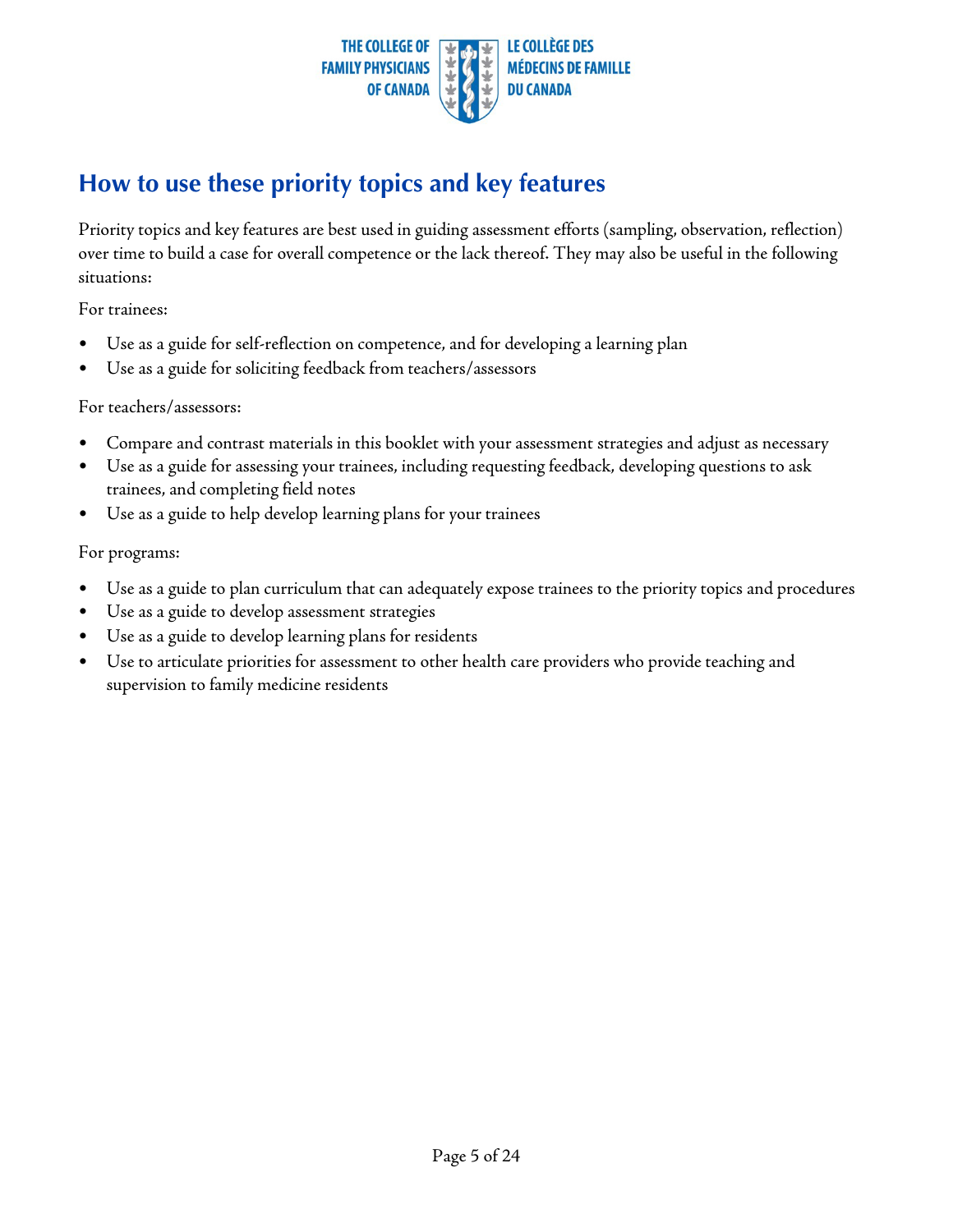

## **Priority Topics**

- 1. [Trauma](#page-6-0)
- 2. Patient [transfer](#page-7-0)
- 3. [Septicemia](#page-8-0)
- 4. Pediatric [emergencies](#page-9-0)
- 5. Acute cardiac [presentations](#page-10-0)
- 6. Psychiatric [emergencies](#page-11-0)
- 7. Diabetic [emergencies](#page-12-0)
- 8. Active airway [management](#page-13-0)
- 9. Urgent respiratory [presentation](#page-14-0)
- 10. [Fracture and dislocation](#page-15-0) management
- 11. [Intrapartum](#page-16-0) care
- 12. Altered level [of consciousness](#page-17-0)
- 13. [Procedural](#page-18-0) sedation
- 14. [Chronic pain](#page-19-0)
- 15. [Indigenous](#page-20-0) health
- 16. [Clinical](#page-21-0) courage
- 17. [Adapting to](#page-22-0) rural life
- 18. Cultural [safety and sensitivity](#page-23-0)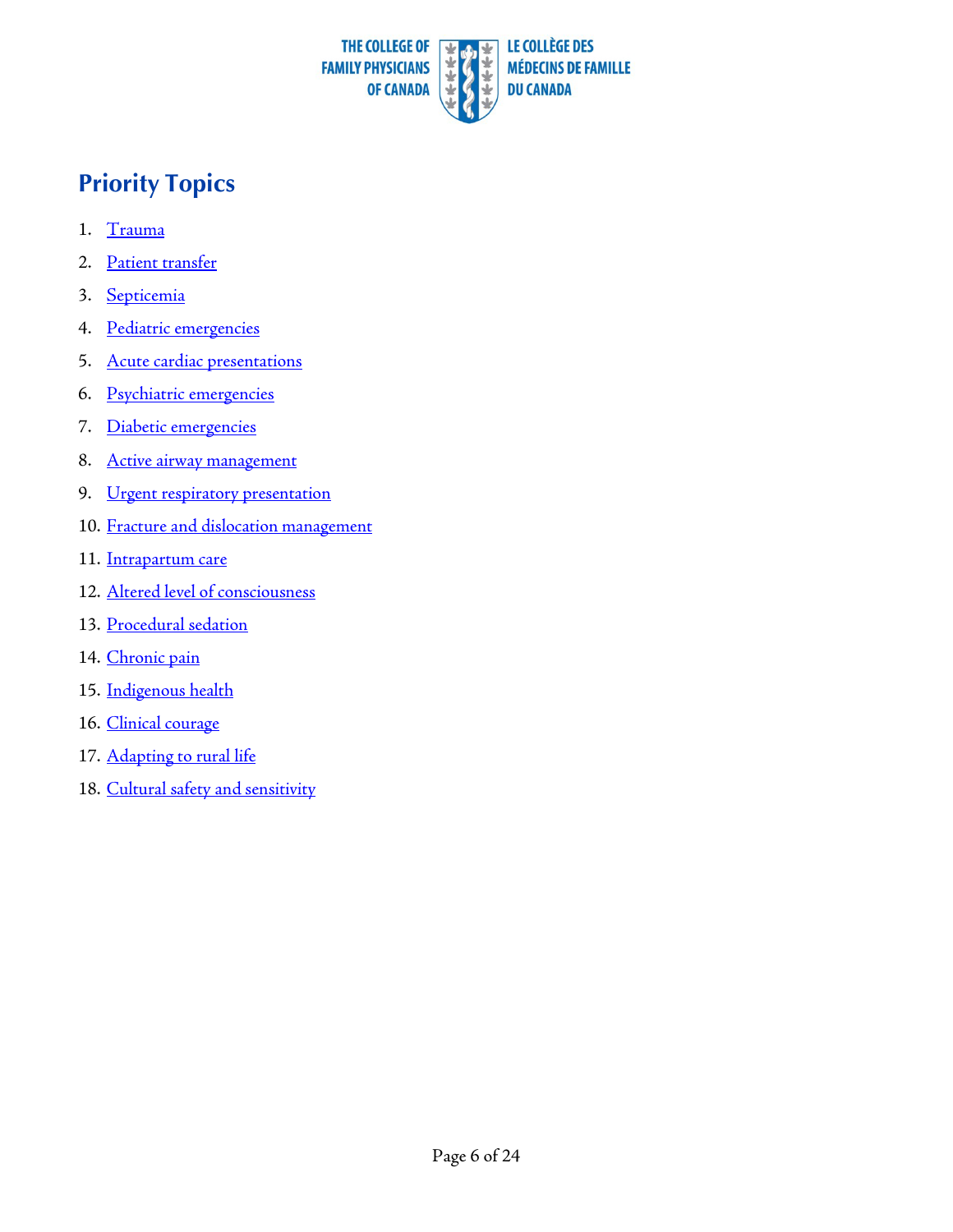

#### <span id="page-6-0"></span>**Topic 1: Trauma**

- 1. When a patient presents with trauma:
	- a) Assess and stabilize life-threatening conditions using a standardized approach before addressing nonlife-threatening distracting injuries
	- b) Reassess thoroughly while considering mechanisms of injury, possible underlying causes (e.g., intoxication, seizure, physical abuse), and patient as a whole
	- c) Have a high index of suspicion for significant injuries, and differentiate between multi-organ and singlesystem trauma
- 2. When a need for transfer is suspected, initiate transfer process early. (*see also* Patient [transfer\)](#page-7-1)
- 3. In a complex trauma situation (e.g., multi-patient), assume the leadership role by:
	- Communicating clearly
	- Multitasking and triaging appropriately
	- Assigning roles to your team members
	- Mobilizing your community's resources (e.g., off-service doctors, firefighters, police, clergy) early
- 4. When treating patients with trauma,
	- a) Reassess regularly for change in patient condition
	- b) Maintain communication with the team, as well as the family, and inform them of any changes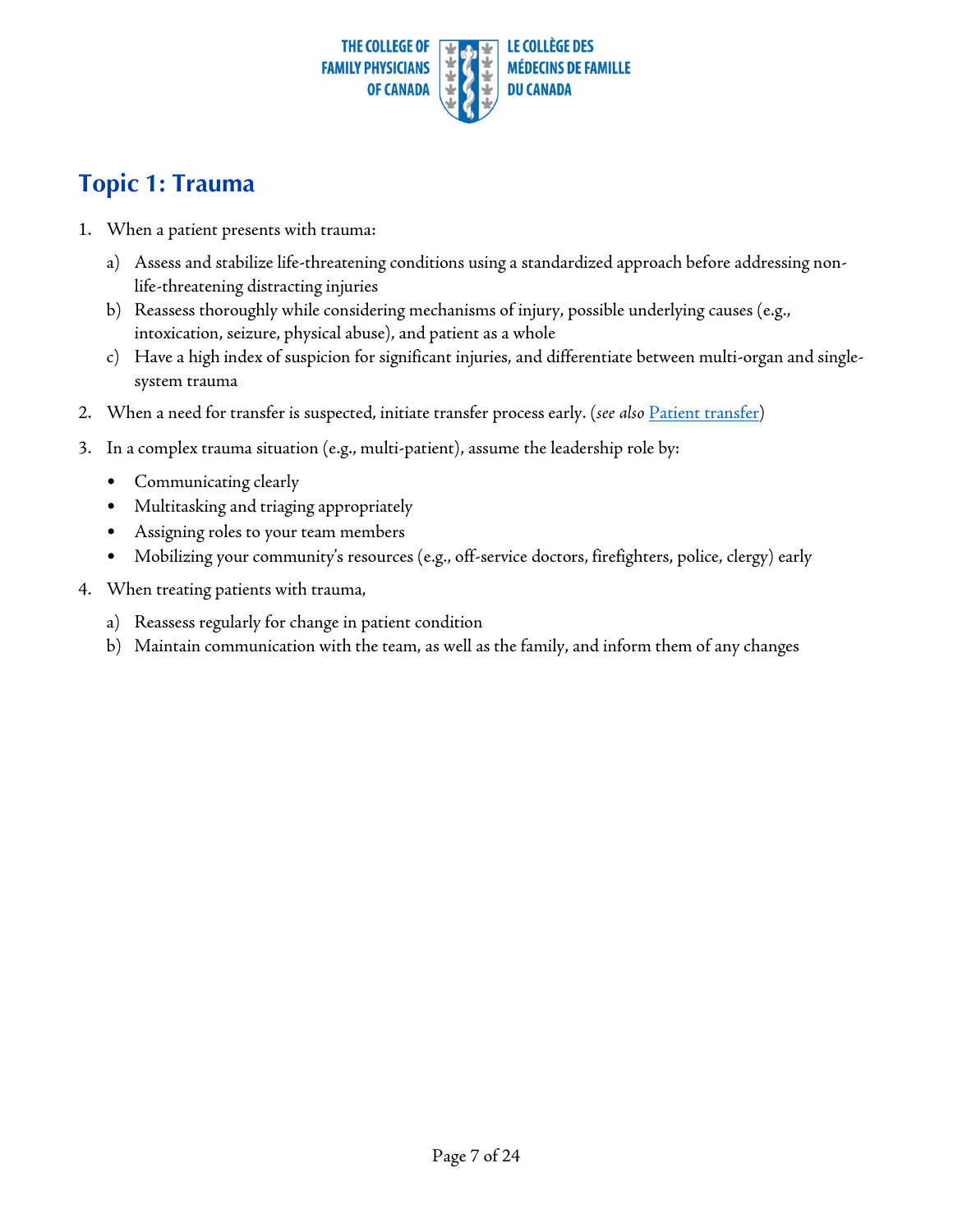

#### <span id="page-7-1"></span><span id="page-7-0"></span>**Topic 2: Patient transfer**

- 1. With any patient potentially requiring transfer, consider the following factors:
	- Patient stability
	- Own and resources' limitations
	- Weather conditions and geographic factors
	- Prolonged transfer delays
	- Socio-cultural aspects, and patient's and family wishes
- 2. For all patients, assess and recognize those needing immediate transfer and do not delay the transfer for paperwork or further investigation unless it will change immediate management.
- 3. When a transfer has been decided:
	- a) Stabilize the patient and continue to reassess the conditions for transfer (e.g., weather) and patient's status
	- b) Initiate communication with the receiving team, clearly and assertively articulating needs and reasons for transfer
	- c) Assess for the best method(s) of transportation based on the patient's condition, and weather and geographic factors
	- d) Anticipate possible transfer complications (e.g., barometric trauma, pressure sores) and prepare the patient accordingly (e.g., ensure IV lines and airway are secured, ensure adequate warming)
	- e) Identify the need for accompanying health professionals and consider the implications on the remaining health team and community
	- f) Ensure ongoing communication with the family, the receiving hospital, and the team
	- g) Ensure adequate documentation
- 4. During the transfer:
	- a) Ensure regular reassessment of the patient's status, including body temperature and pressure points
	- b) Maintain communication with the receiving hospital
	- c) Remain engaged and intervene as necessary until the safe handover to the receiving physician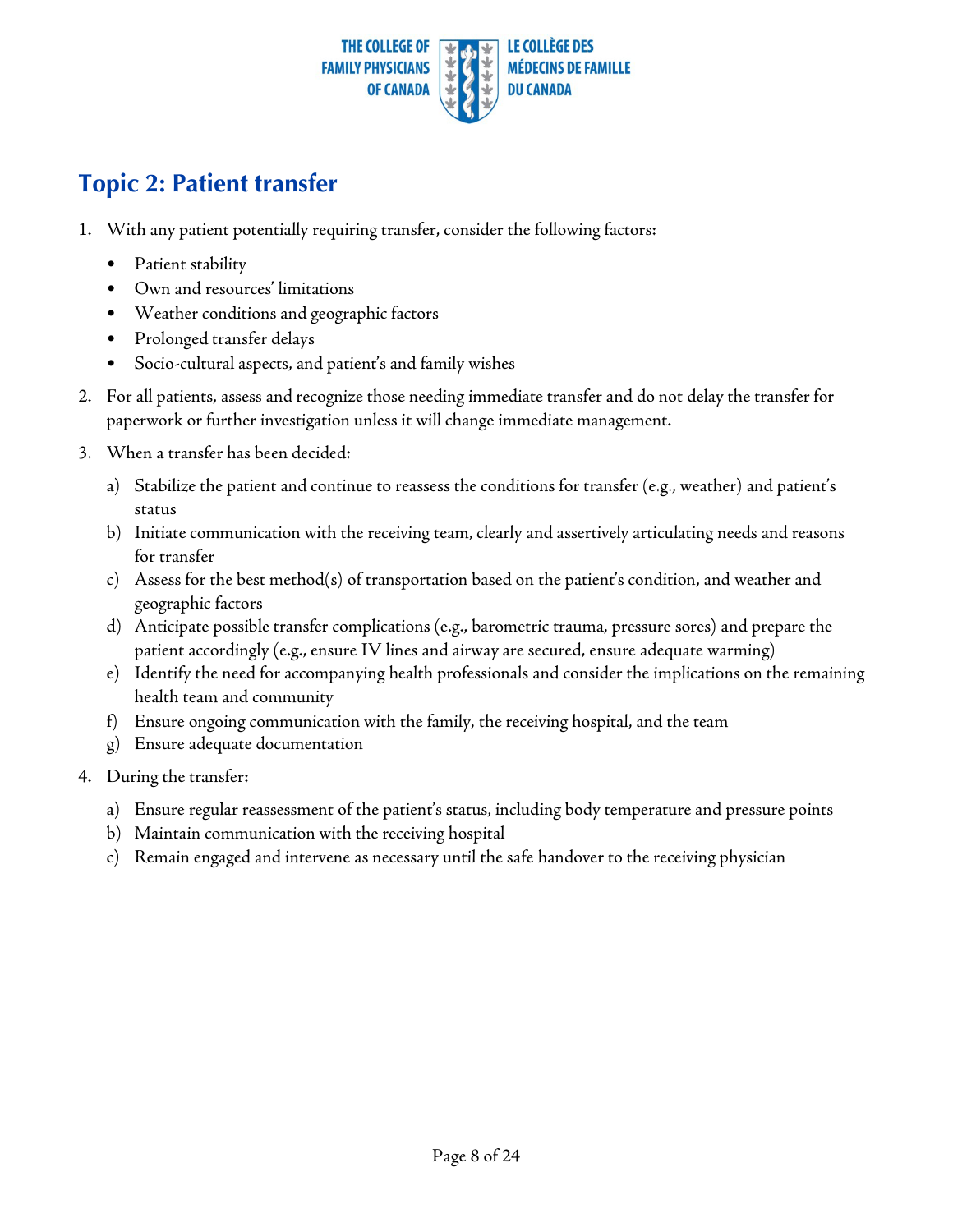

### <span id="page-8-0"></span>**Topic 3: Septicemia**

- 1. For a patient presenting with an infection:
	- a) Recognize early symptoms and signs of sepsis, based on currently accepted guidelines
	- b) Be alert to presentations that can be subtle and atypical (e.g., in newborns,children, the elderly)
	- c) Consider patients at risk (e.g., patients on biologic agents, patients with addiction)
- 2. For a patient presenting with signs and symptoms of sepsis:
	- a) Manage with antibiotics immediately; do not delay treatment if there is difficulty in obtaining investigations (e.g., collecting culture, imaging)
	- b) Be aware of the local antibiotic resistance patterns and institute therapy as indicated
	- c) Consider antiviral and/or antifungal therapy
- 3. Monitor septic patients closely and manage without delay as these patients decompensate quickly:
	- Recognize septic shock
	- Recognize the need for vasopressors
	- Proactively consider patient transfer, based on local treatment norms and capacity
- 4. When treating a septic patient, contact Public Health where applicable to ensure contacts are treated appropriately.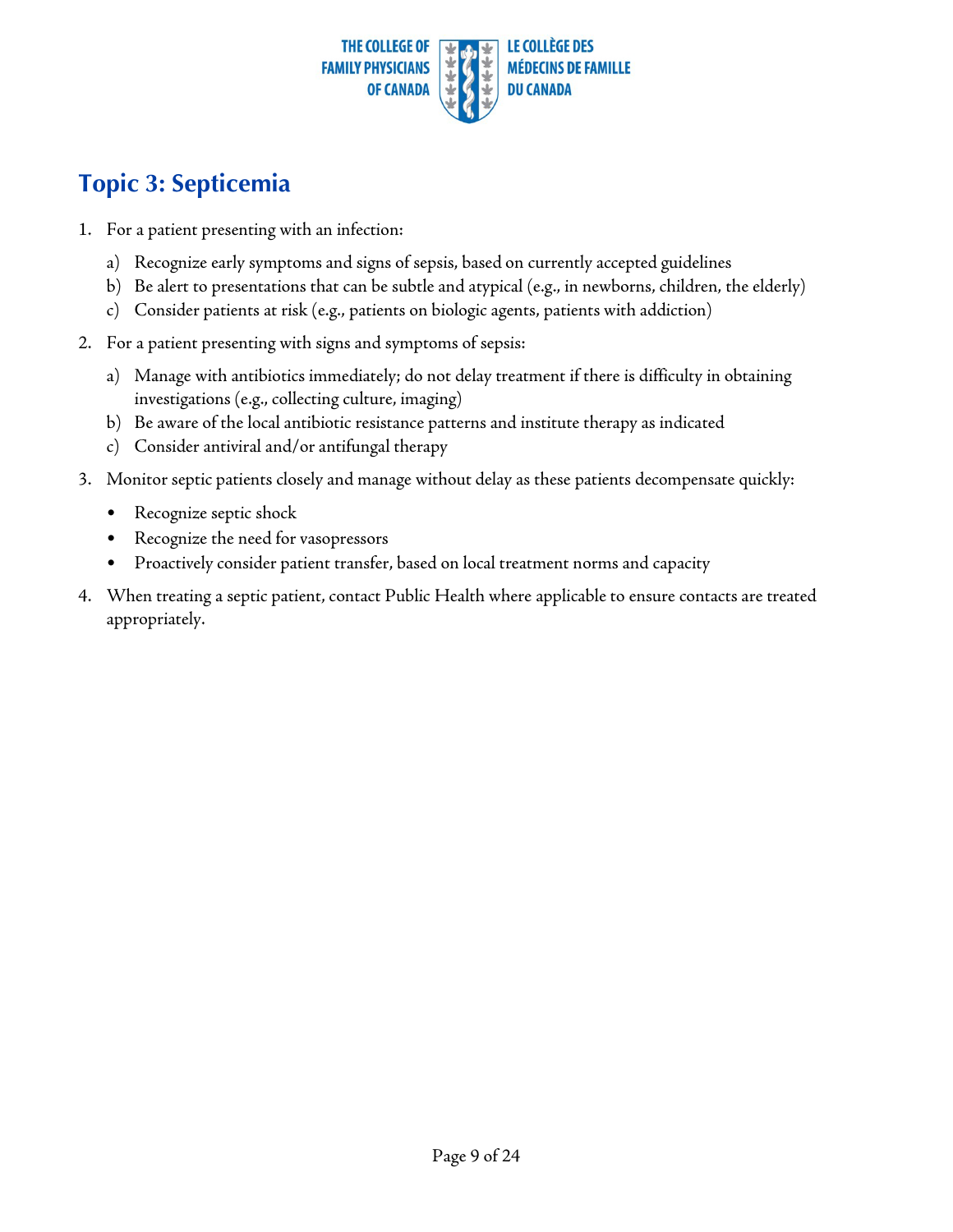

### <span id="page-9-0"></span>**Topic 4: Pediatric emergencies**

- 1. When a child presents in distress:
	- a) Anticipate rapid deterioration regardless of the setting, and identify life-threatening situations; do not underestimate the seriousness of symptoms if the child presents at the office and not the emergency department
	- b) Do not delay treatment and/or transfer when appropriate
	- c) Mobilize appropriate resources
- 2. When assessing a child in distress:
	- a) Check vital signs and measure height, weight, and glucose
	- b) Perform a comprehensive physical examination, recognizing that the history might be incomplete and considering that certain illnesses may present differently in children
	- c) Consider child abuse as an etiology and take appropriate action
- 3. When developing a management plan for a child in distress:
	- a) Prepare available pediatric equipment and supplies (e.g., intraosseous access, Broselow-pediatric emergency tape)
	- b) Base dosage on estimated weight, not age
- 4. When managing a child in distress:
	- a) Be prepared for rapid decompensation
	- b) Monitor constantly following a systematic approach, and be prepared to resuscitate
- 5. After managing a pediatric emergency and especially after a negative outcome:
	- a) Recognize the emotional impact on family, staff, the community, and yourself,
	- b) Debrief and address consequences appropriately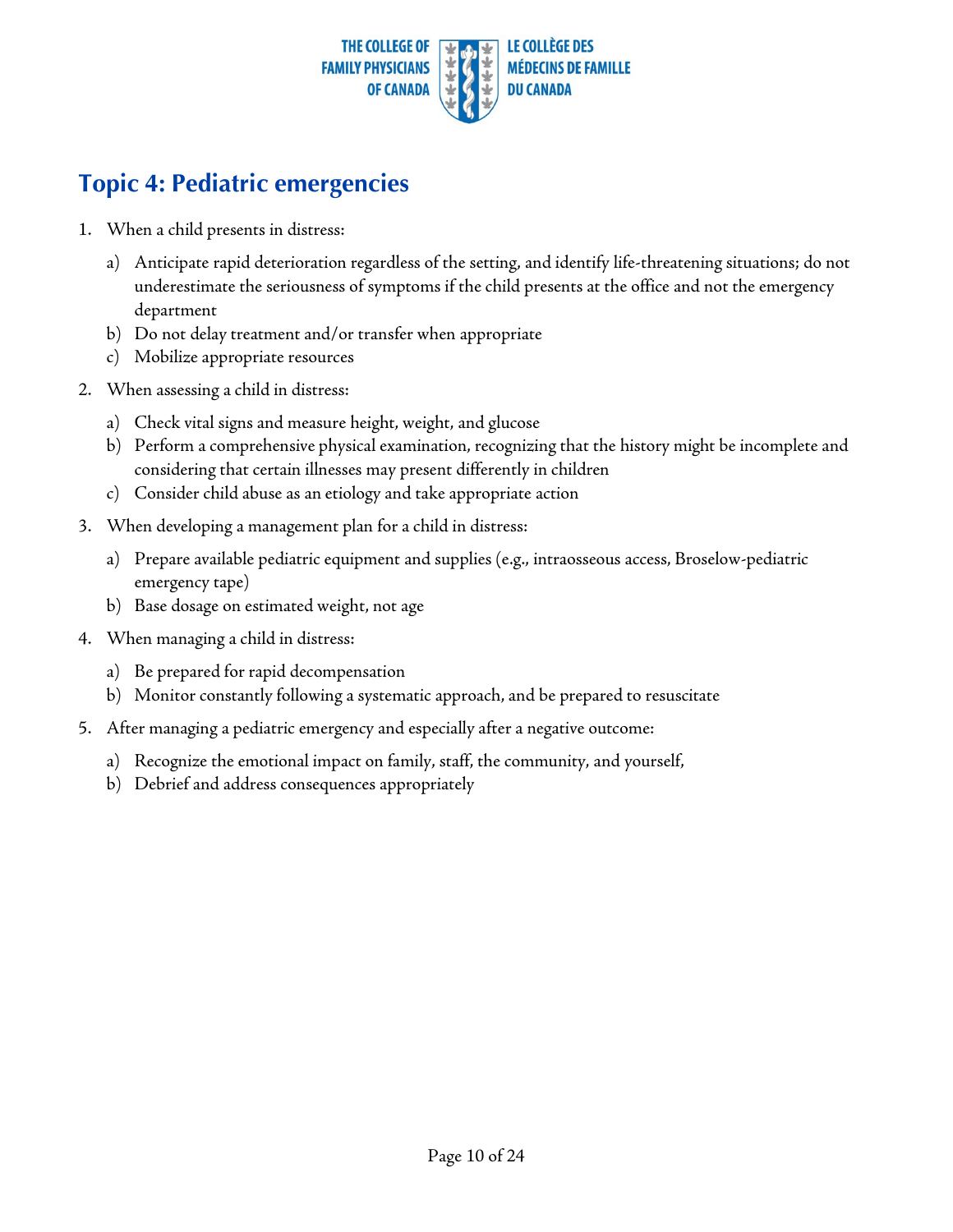

#### <span id="page-10-0"></span>**Topic 5: Acute cardiac presentations**

- 1. For a patient with an acute cardiac presentation:
	- a) Recognize the potentially unstable patient and the need for immediate intervention, consultation, and/ or transfer
	- b) Maintain a high index of suspicion and recognize variable presentations according to gender, age, and lifestyle
- 2. For a patient presenting with symptoms indicative of a myocardial infarction:
	- a) Order and interpret the ECG and available laboratory results in a timely fashion
	- b) Initiate treatment based on patient presentation and ECG findings, in an environment where cardiac serology is not available
	- c) Identify patients requiring thrombolysis, considering absolute and relative contraindications, and manage any complications that arise
	- d) Assess the need for telephone consultation versus immediate or delayed transfer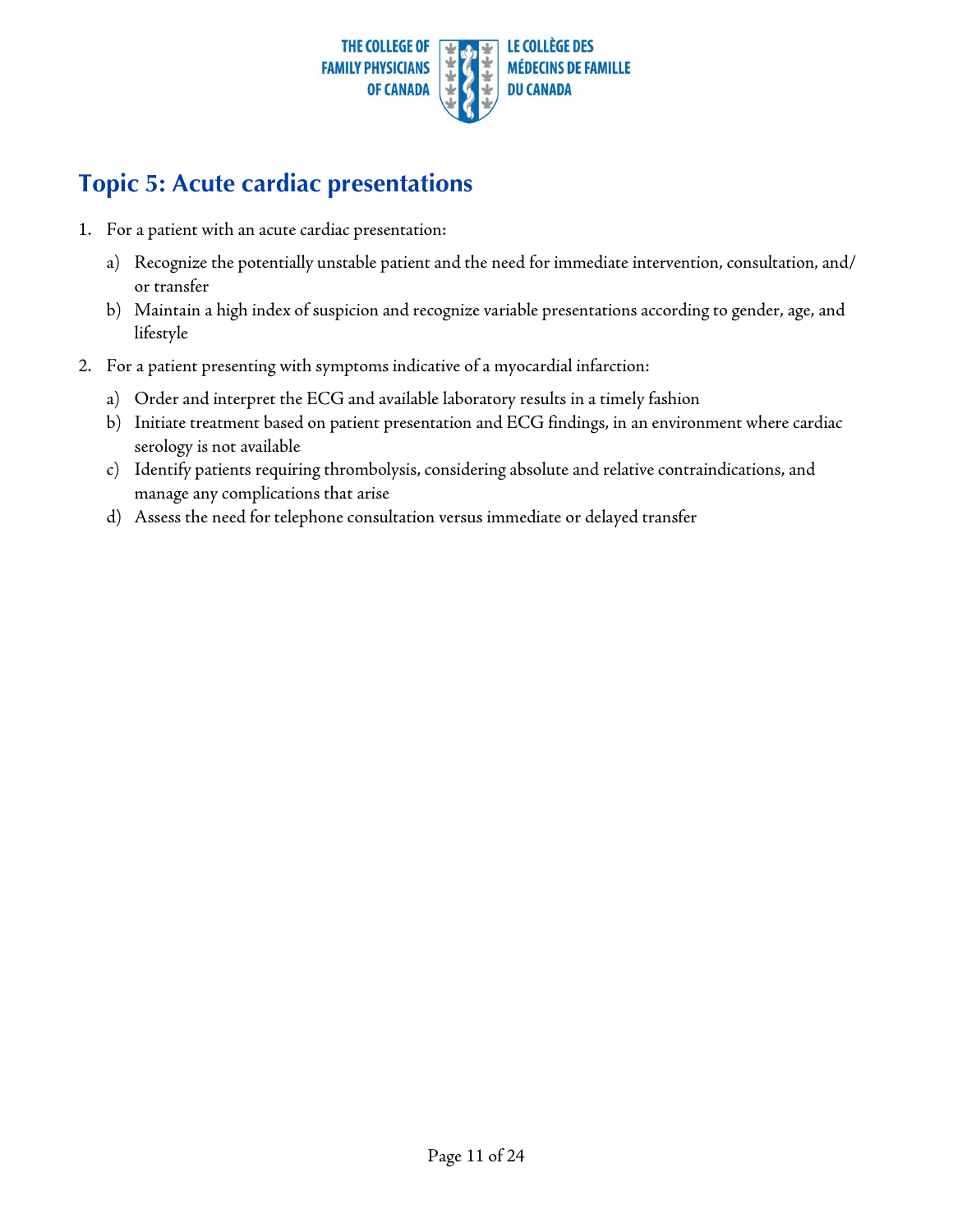

#### <span id="page-11-0"></span>**Topic 6: Psychiatric emergencies**

- 1. When developing a differential diagnosis for a patient presenting in a psychiatric crisis, consider cultural differences and potential underlying causes.
- 2. For a patient with a diagnosed psychiatric crisis, identify safe disposition, taking into account:
	- Cultural and geographic setting
	- Local resources
	- Caregiver fatigue
- 3. When considering admitting or transferring a patient in psychiatric crisis:
	- a) Follow the provincial or territorial Mental Health Act, and be aware of the limitations of your local facility to admit and care for psychiatric emergencies
	- b) Ensure safety for the patient, family, and staff
	- c) Advocate strongly for the patient's admission to the appropriate level of care
- 4. When transferring a patient in psychiatric crisis, consider their need for sedation.
- 5. If faced with a co-worker, friend, or family member in a psychiatric crisis, recognize the possibility of your own discomfort, consult early, and hand over care as soon as possible.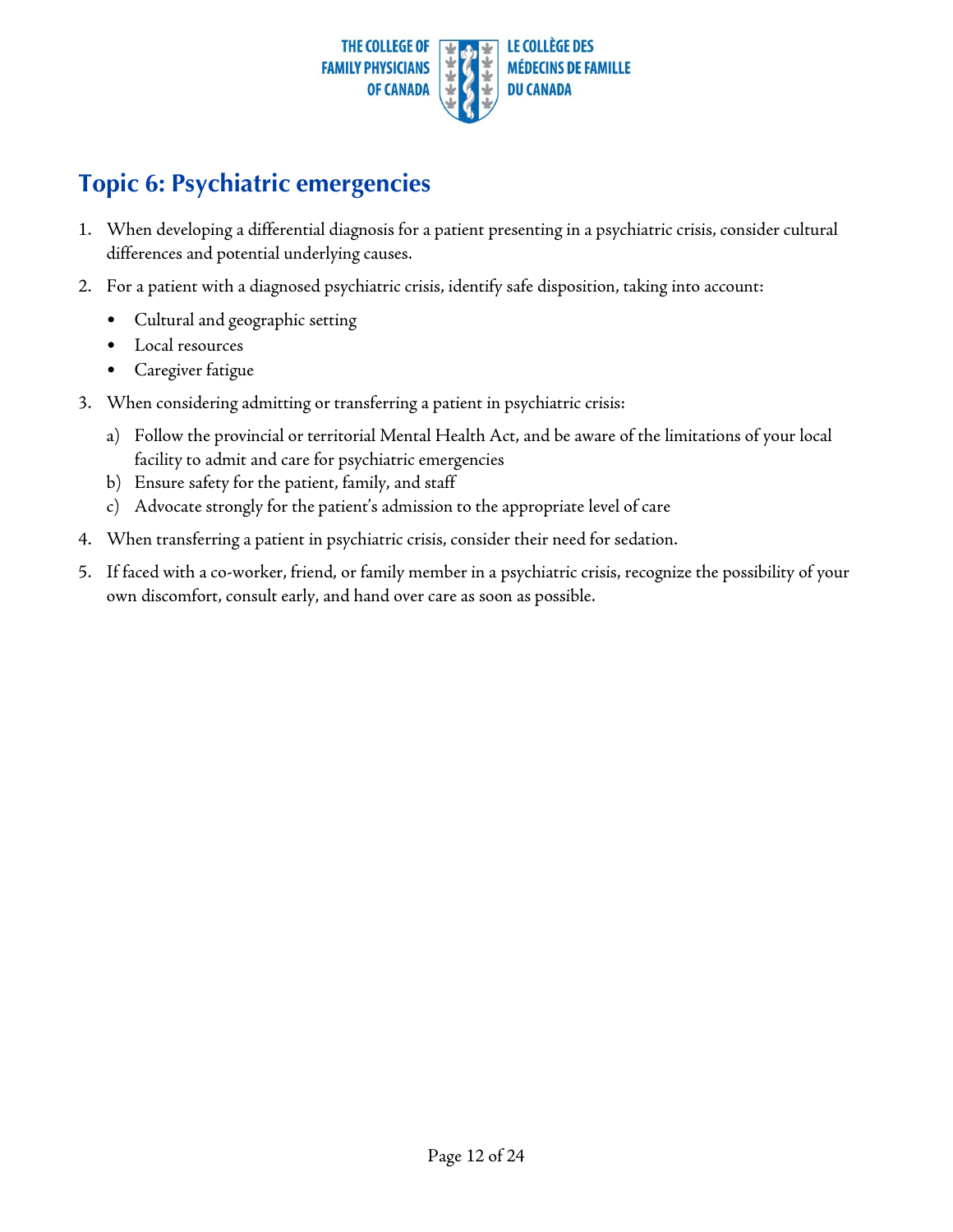

#### <span id="page-12-0"></span>**Topic 7: Diabetic emergencies**

- 1. For a patient presenting with symptoms indicative of a blood sugar related emergency:
	- a) Consider and identify hypo- and hyperglycemia even with atypical presentations (e.g., young patients with other symptoms, patients on newer classes of diabetic medications)
	- b) Assess for underlying causes (e.g., infection, acute coronary syndrome)
	- c) Evaluate the need for transfer
- 2. For a patient presenting with a hyperglycemic emergency;
	- a) Differentiate diabetic ketoacidosis (DKA) from hyperosmolar hyperglycemic state (HHS)
		- b) Assess the severity of the metabolic derangement
- 3. For a patient with diagnosed DKA or HHS, follow a systematic approach to management, including using:
	- Point of care tools
	- Laboratory resources
	- Local, tertiary, and online resources
	- Currently accepted guidelines
- 4. Following an acute diabetic emergency, educate the patient and the family about the prevention (including use of local resources) and early recognition of future, similar episodes.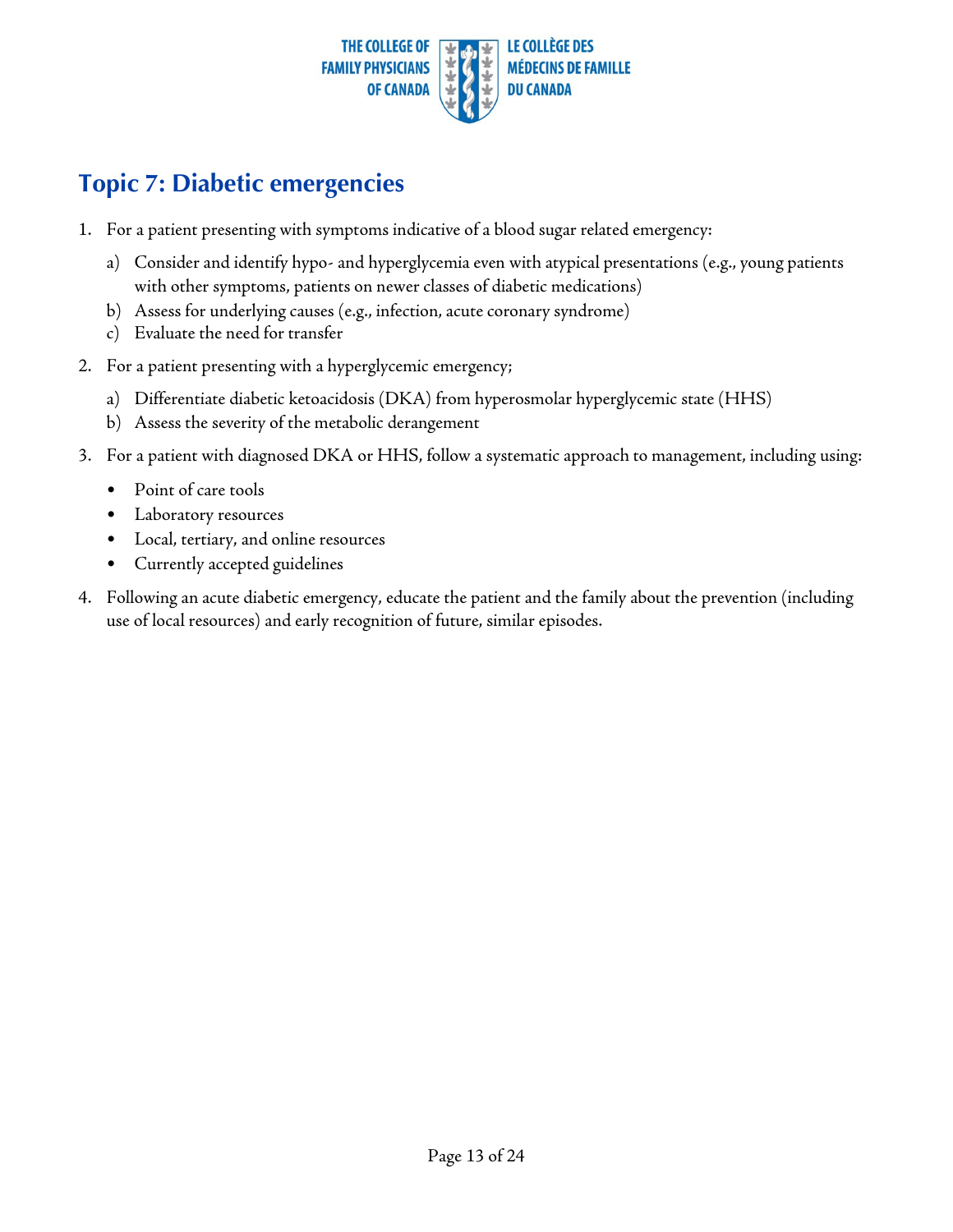

#### <span id="page-13-1"></span><span id="page-13-0"></span>**Topic 8: Active airway management**

- 1. When considering active airway management, use a systematic approach to assessment and identify:
	- Urgency of the situation
	- Indications and contraindications to the interventions being considered
	- Available resources (human, equipment, and medications)
	- Possibility of prolonged ventilation support requirements
- 2. Before securing the airway:
	- a) Prepare all necessary equipment
	- b) Always anticipate a difficult airway and be prepared to use alternative strategies (e.g., laryngeal mask, surgical airways)
- 3. After securing the airway:
	- a) Clinically confirm airway placement
	- b) Continue to reassess and be prepared for rapid changes in the patient's status
	- c) Ensure eye care, naso-gastric drainage, and urinary catheter
	- d) Consider capnography and chest X-ray to confirm placement
- 4. When transferring an intubated patient:
	- a) Confirm the correct placement of endotracheal tube at each patient transfer point
	- b) Consider specialized transfer requirements (e.g., saline in the cuff, pressure point padding)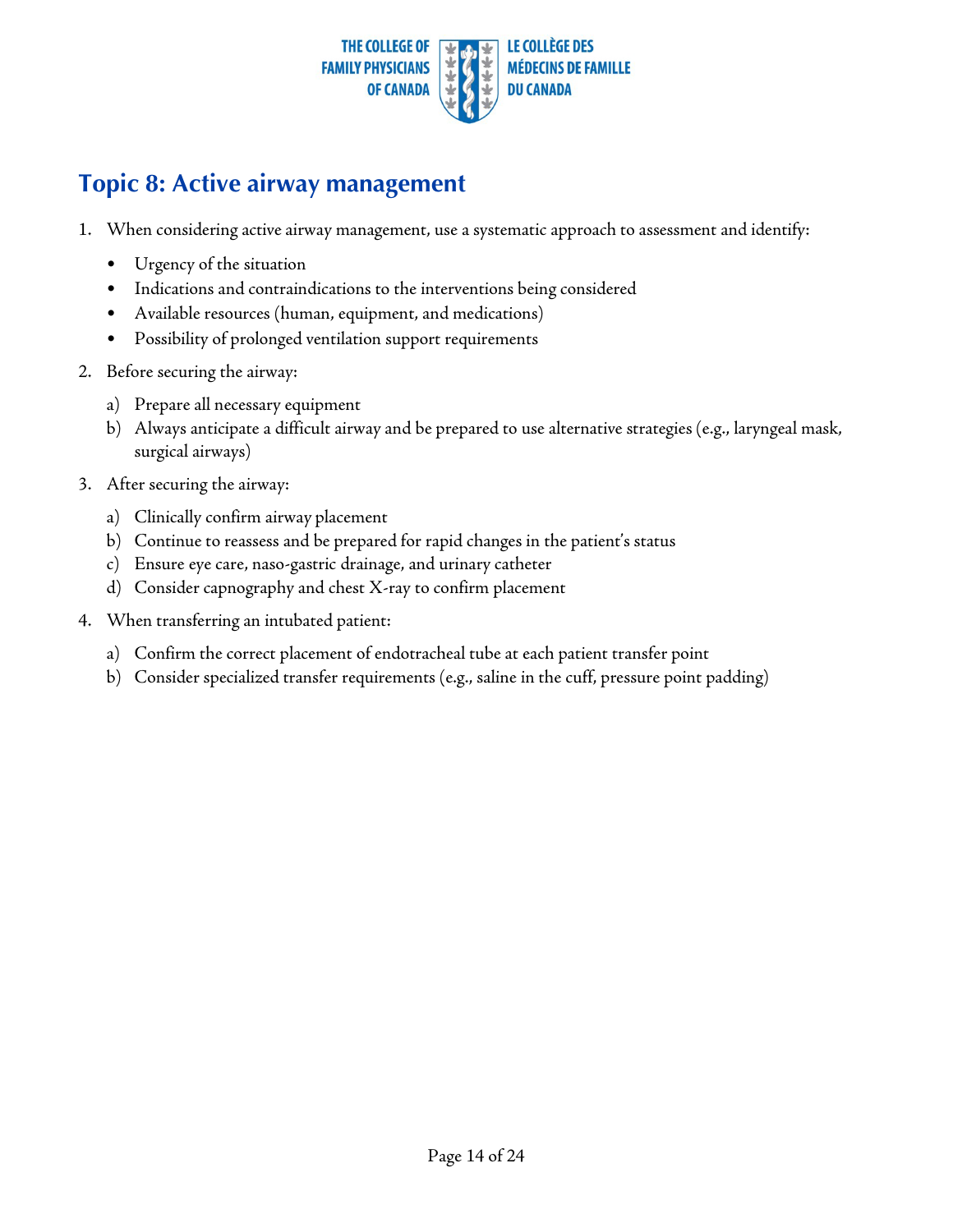

## <span id="page-14-0"></span>**Topic 9: Urgent respiratory presentations**

*See also* Active airway [management](#page-13-1)

- 1. When a patient presents in respiratory distress:
	- a) Manage the distress immediately
	- b) Develop a differential diagnosis relying on clinical skills, augmenting with imaging when available
	- c) Differentiate between upper and lower airway etiologies
- 2. When managing a patient in respiratory distress:
	- a) Consider early active airway management (e.g., inhalation injury, pulmonary contusion), based on the patient's condition and the available resources
	- b) Re-evaluate regularly as symptoms evolve and as more information becomes available, bearing in mind that decompensation can occur quickly
	- c) Consider transfer before the patient's needs exceed local capabilities
- 3. For a patient with upper airway compromise, act promptly to relieve the obstruction (e.g., peritonsillar abscess, epistaxis, foreign object, epiglottitis).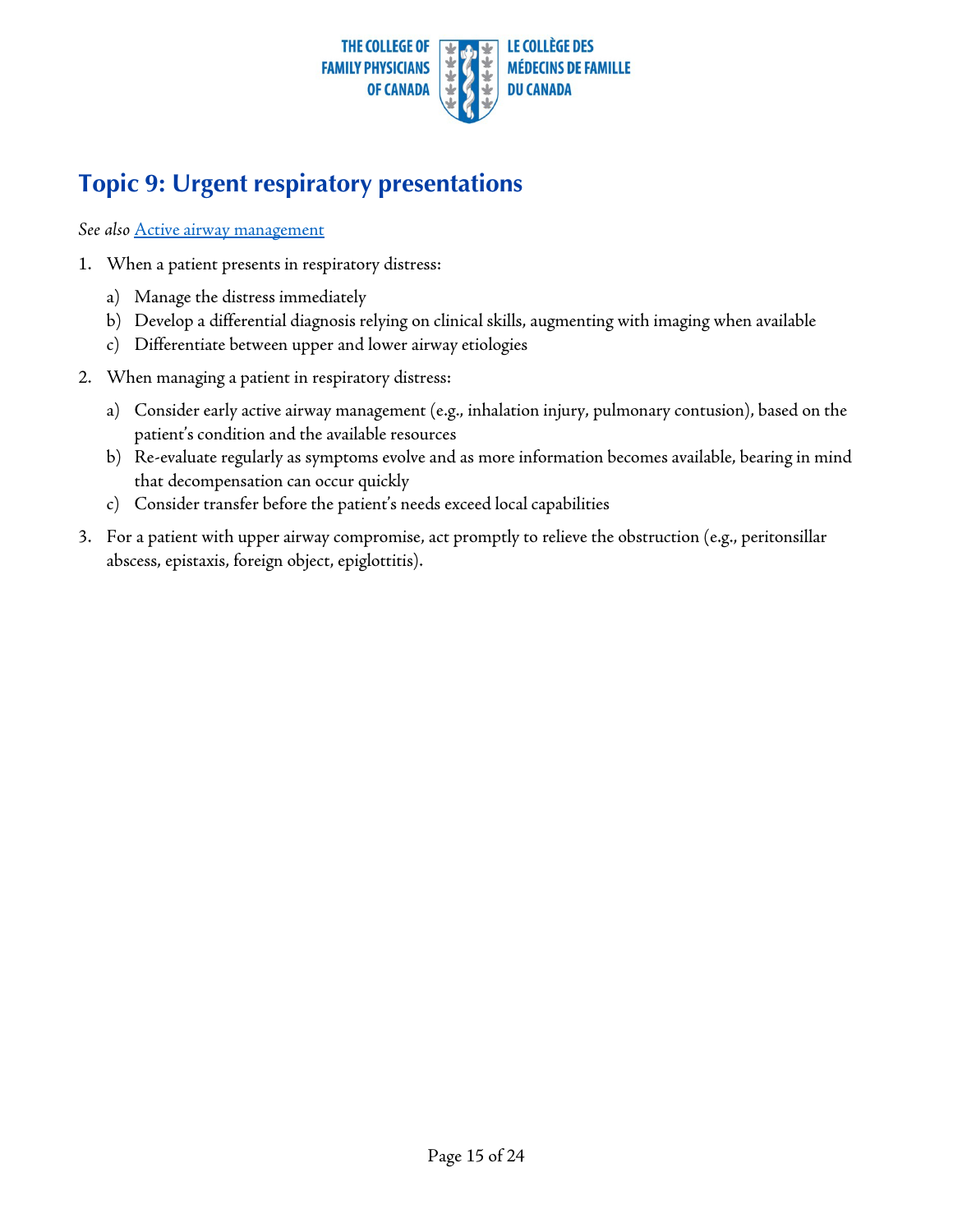

#### <span id="page-15-0"></span>**Topic 10: Fracture and dislocation management**

#### *See also* [Procedural](#page-18-1) sedation

- 1. For a patient presenting with a fracture or dislocation, assess for vascular compromise and neurologic deficit and document.
- 2. For a patient with vascular compromise, promptly reduce the fracture and/or dislocation without waiting for imaging.
- 3. For a patient presenting with a suspected fracture:
	- a) Splint and immobilize as appropriate and consider analgesia
	- b) Order appropriate imaging (e.g., specific view, joint above and below), based on the urgency of the situation and the available resources
	- c) Maintain a high index of suspicion for an undisplaced fracture even if the initial X-ray is negative
- 4. For patients with significant fractures, anticipate complications (e.g., thrombo-embolism, compartment syndrome, occult hemorrhage) and manage accordingly.
- 5. Consider appropriate consultation for certain cases, such as:
	- An intra-articular fracture
	- A fracture involving the growth plate
	- An open fracture
- 6. When managing a patient with a fracture or dislocation, communicate clearly with the patient and the family (especially when the patient is a child) regarding the procedure, possible complications, and recovery timelines.
- 7. When preparing a patient with a fracture for transfer:
	- a) Adequately immobilize the fracture and regularly reassess neurovascular status, including at transfer points
	- b) Provide adequate analgesia
	- c) Minimize the risk of pressure sores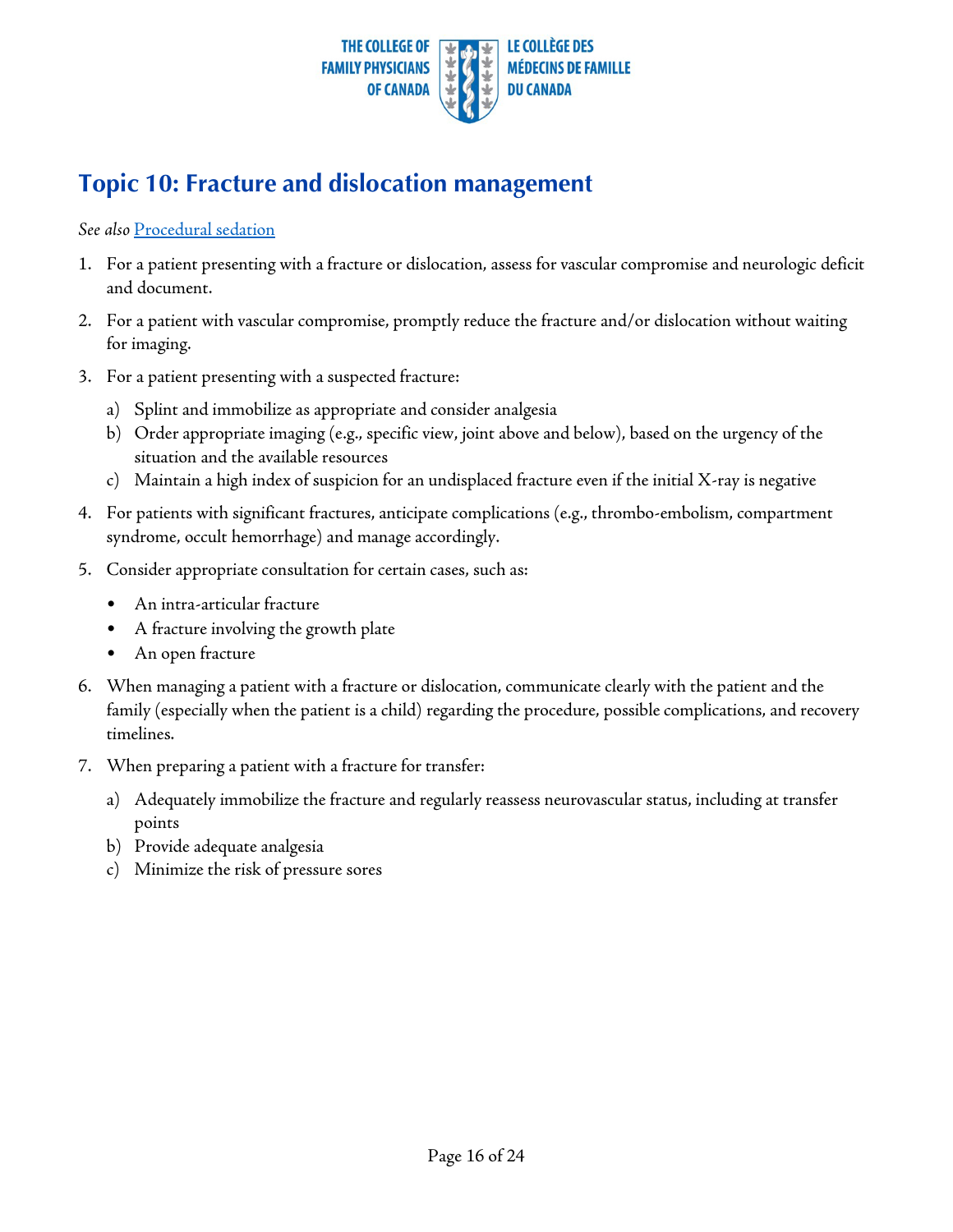

#### <span id="page-16-0"></span>**Topic 11: Intrapartum care**

- 1. During prenatal care, communicate early the benefits and risks of delivering locally versus at a distance.
- 2. When deciding on the location for delivery before or during labour, review important existing and evolving factors, such as:
	- Cultural preferences regarding birthing
	- Local resources
	- Weather
	- Patient's condition
- 3. For any woman in late pregnancy or in labour, have a high index of suspicion for non-cephalic presentations and manage appropriately.
- 4. When a fetus is in distress:
	- a) Perform intrapartum resuscitative interventions
	- b) Anticipate assisted vaginal delivery or surgical delivery
- 5. For a pregnant or postpartum woman, assess for and manage eclampsia if present.
- 6. After every delivery:
	- a) Be prepared to manage postpartum hemorrhage
	- b) Assess for the presence of lacerations, including a rectal exam when indicated
	- c) Manage appropriately and identify those lacerations that require consultation
- 7. For all stable women and neonates, encourage and support breastfeeding, especially in regions with poor water quality.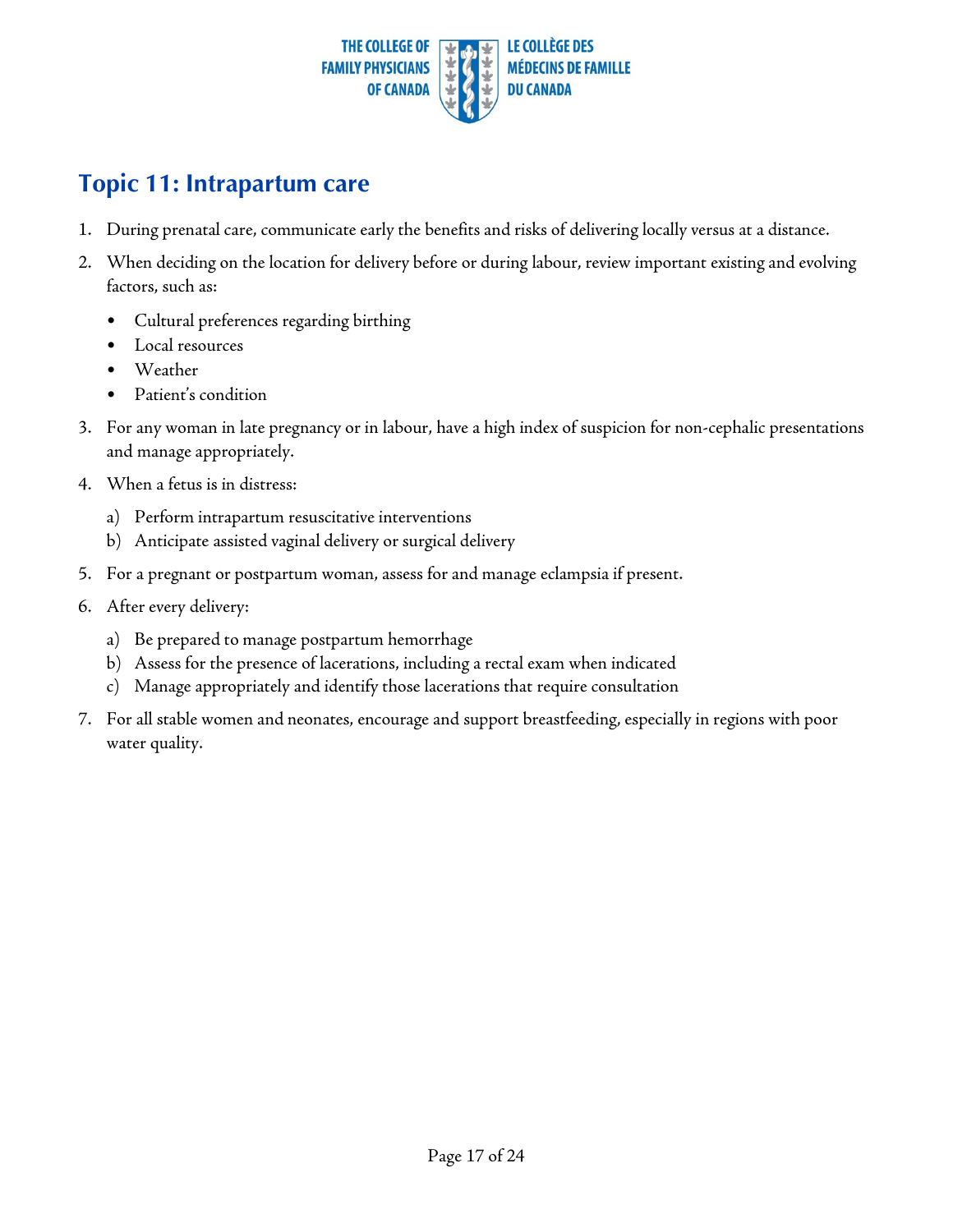

#### <span id="page-17-0"></span>**Topic 12: Altered level of consciousness**

- 1. For a patient presenting with an altered level of consciousness:
	- a) Obtain a comprehensive history and perform a detailed clinical assessment
	- b) Quickly identify and manage common reversible causes (e.g., hypoglycemia, opioid overdose, sepsis, hypothermia)
	- c) Identify the need for additional tests that may require patient transfer to another facility
	- d) Reassess frequently for any change in status
- 2. When a patient with an altered level of consciousness presents in an agitated or aggressive state, optimize the safety of the patient and the staff.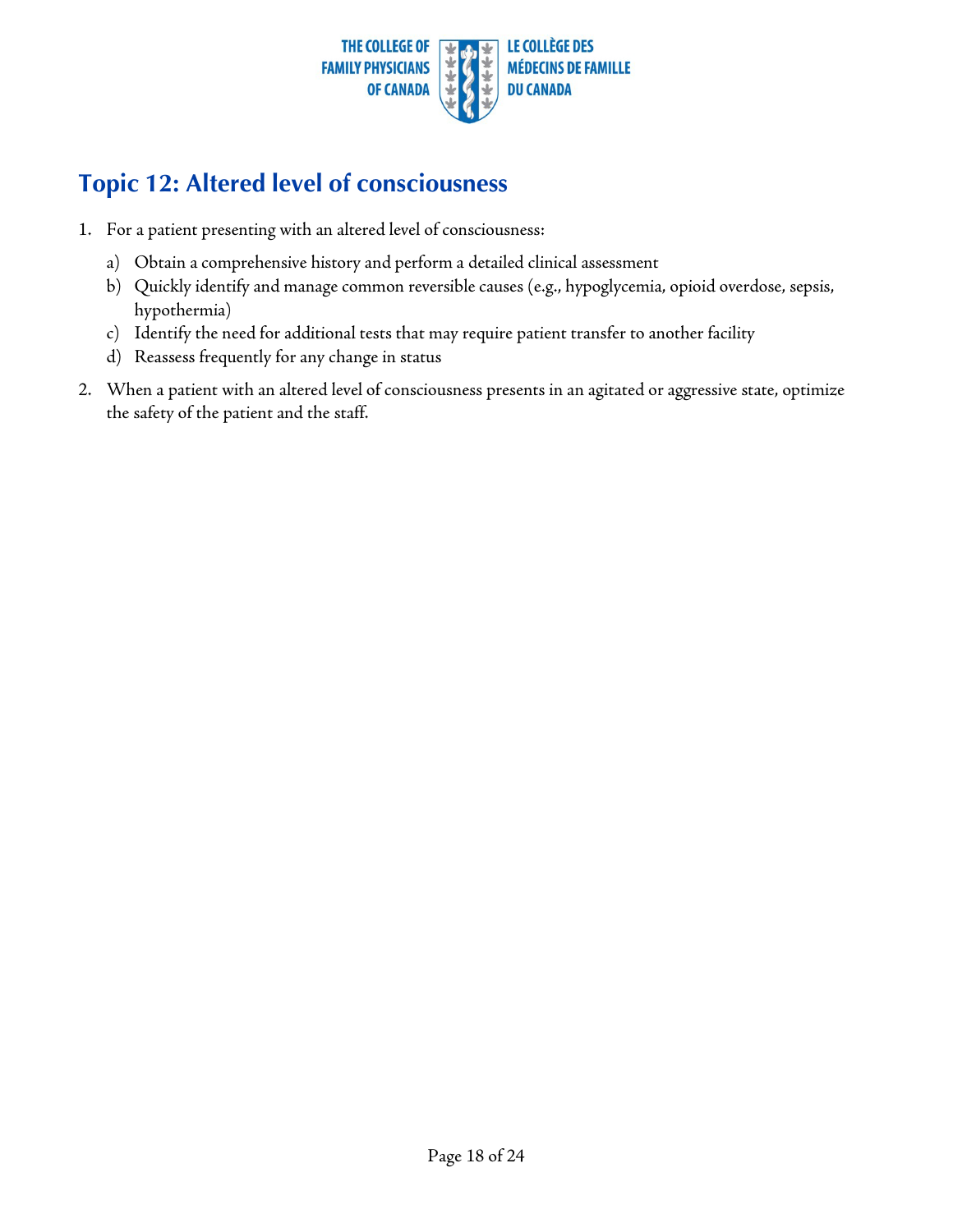

#### <span id="page-18-1"></span><span id="page-18-0"></span>**Topic 13: Procedural sedation**

- 1. When considering procedural sedation, recognize the difference between elective and emergent situations and obtain consent accordingly.
- 2. When preparing for procedural sedation:
	- a) Ensure adequate support and equipment, including a rapid sequence intubation protocol
	- b) Select medications and equipment appropriate to the clinical presentation, considering personal knowledge and skill
	- c) Always check the doses according to patient's weight, especially for children
	- d) Consider airway protection for compromised patients
- 3. When performing procedural sedation, anticipate, monitor for, and respond to potential complications (e.g., laryngospasm, hypoventilation, hypotension).
- 4. For a patient who has undergone procedural sedation,
	- a) Ensure an adequate recovery observation period
	- b) Ensure the patient is accompanied by a responsible person if they are being discharged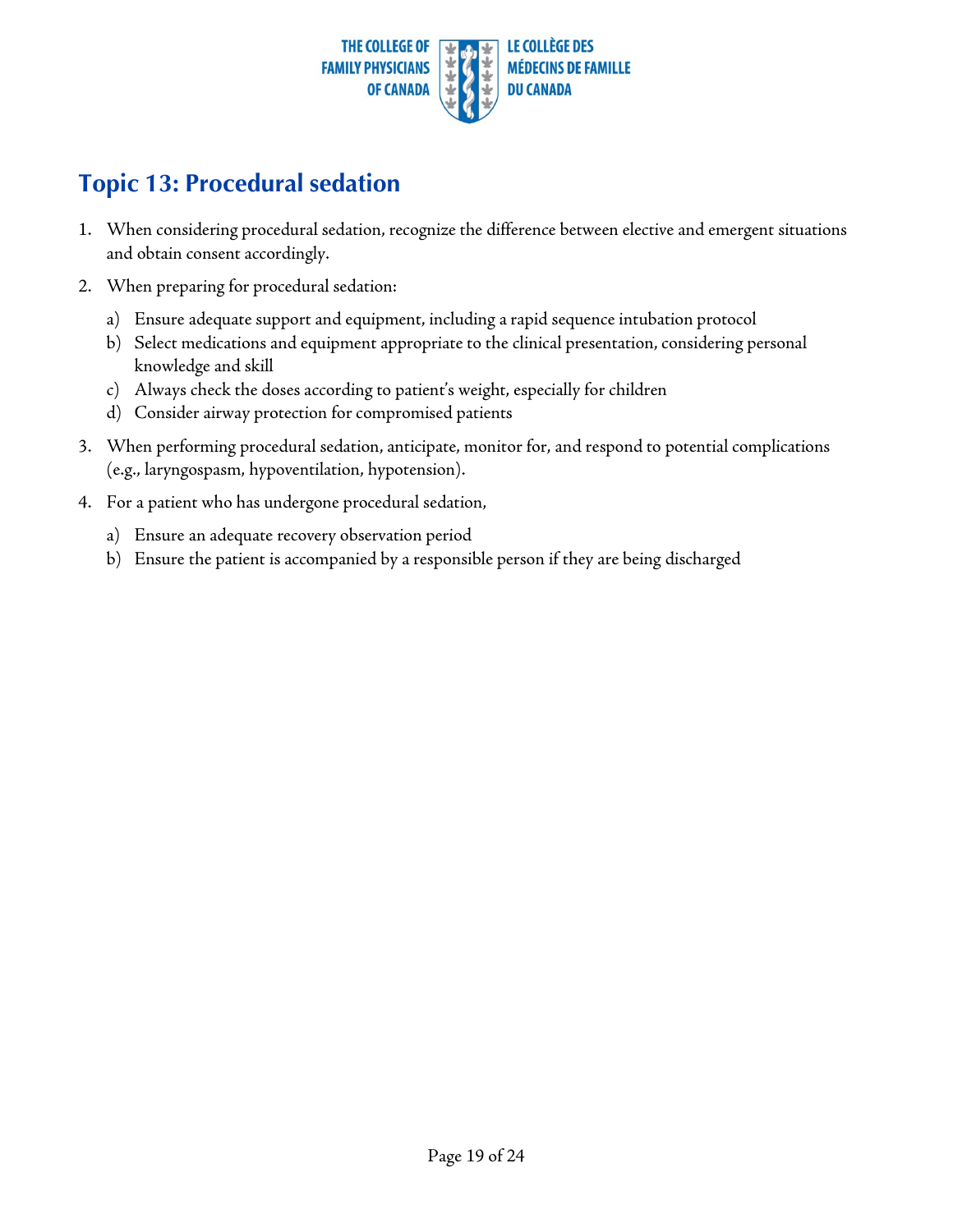

### <span id="page-19-0"></span>**Topic 14: Chronic pain**

- 1. For a patient presenting with chronic pain, recognize that social determinants of health and previous conditions (e.g., trauma, abuse, addiction) may contribute to the pain syndrome.
- 2. When treating patients with chronic pain, optimize non-opioid medications and strive to provide nonpharmacological management (e.g., trauma-informed counselling, physiotherapy, splinting/bracing, joint and trigger point injections).
- 3. When caring for a patient who has been prescribed opioids for chronic pain, use all resources available in the community (including the local pharmacy) to develop an effective local approach to prescribing that minimizes addiction potential, enhances treatment, and promotes safety.
- 4. When caring for patients with chronic pain in a rural or remote environment with difficult access to other resources, actively advocate for patients' access to services.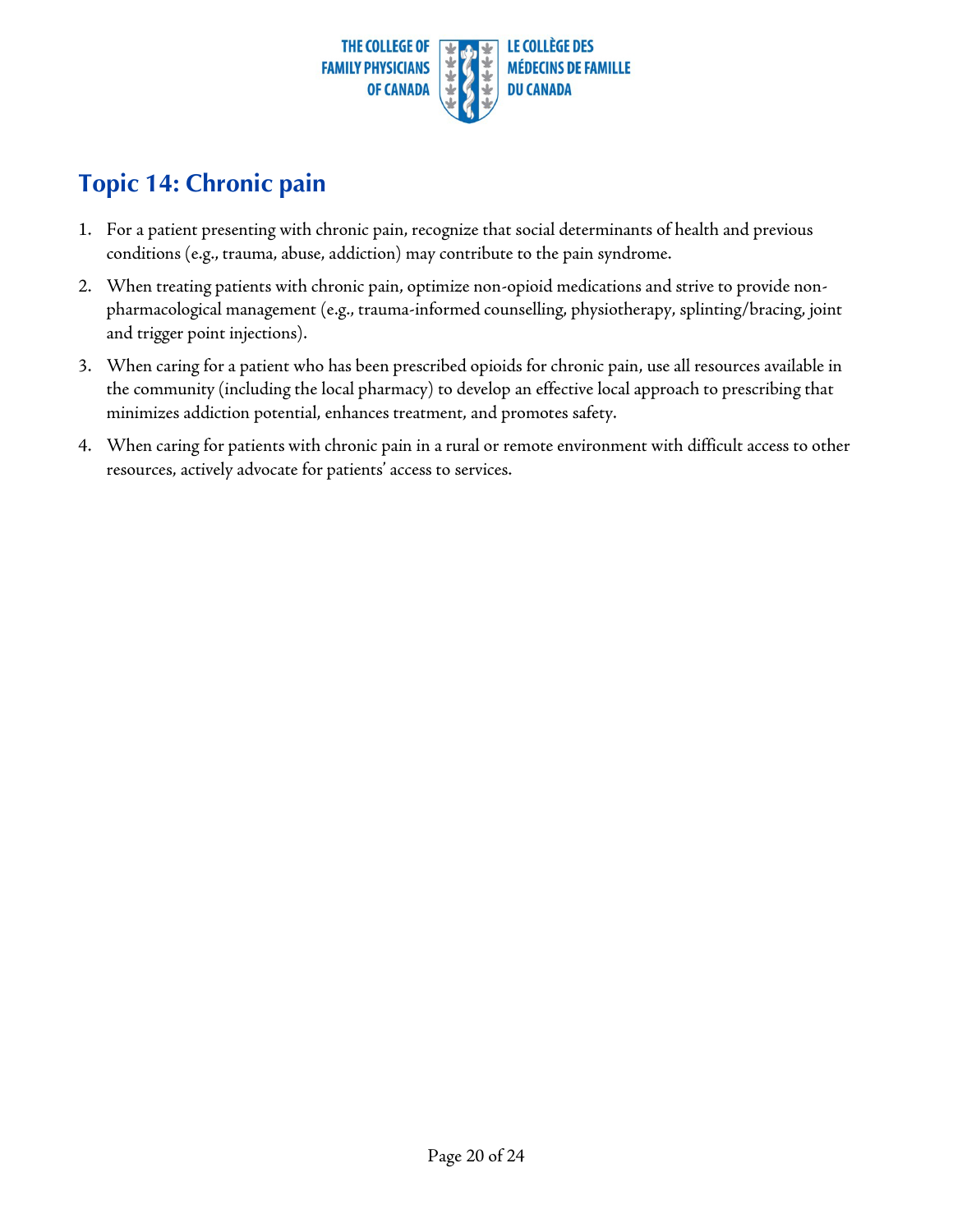

### <span id="page-20-0"></span>**Topic 15: Indigenous health**

These key features may apply equally to other underserved rural and remote populations.

- 1. When caring for Indigenous populations:
	- a) Recognize personal prejudice, assumptions, and generalizations
	- b) Consider local cultural norms of different population groups
	- c) Recognize the systemic and individual effects of historical and ongoing government policies toward Indigenous populations and the impact these have on their health status
	- d) Take the necessary time to establish trust and find common ground
	- e) Recognize the connection between poor health and social determinants of health, and actively advocate for patients' access to services
- 2. When assessing Indigenous patients, consider diseases that are prevalent in the local area (e.g., tuberculosis, water-related/environmental diseases, diseases related to traditional food sources).
- 3. When caring for Indigenous populations, consider the impact of dental health, and educate patients and families about dental care.
- 4. When caring for Indigenous populations, consider the effect of the geographical location (e.g., amount of daylight, isolation, food access) on mental and physical health.
- 5. For Indigenous patients with suicidality, identify safe places and involve available supports.
- 6. When considering transfer for Indigenous patients, recognize the potential trauma related to leaving their community and treat locally when possible.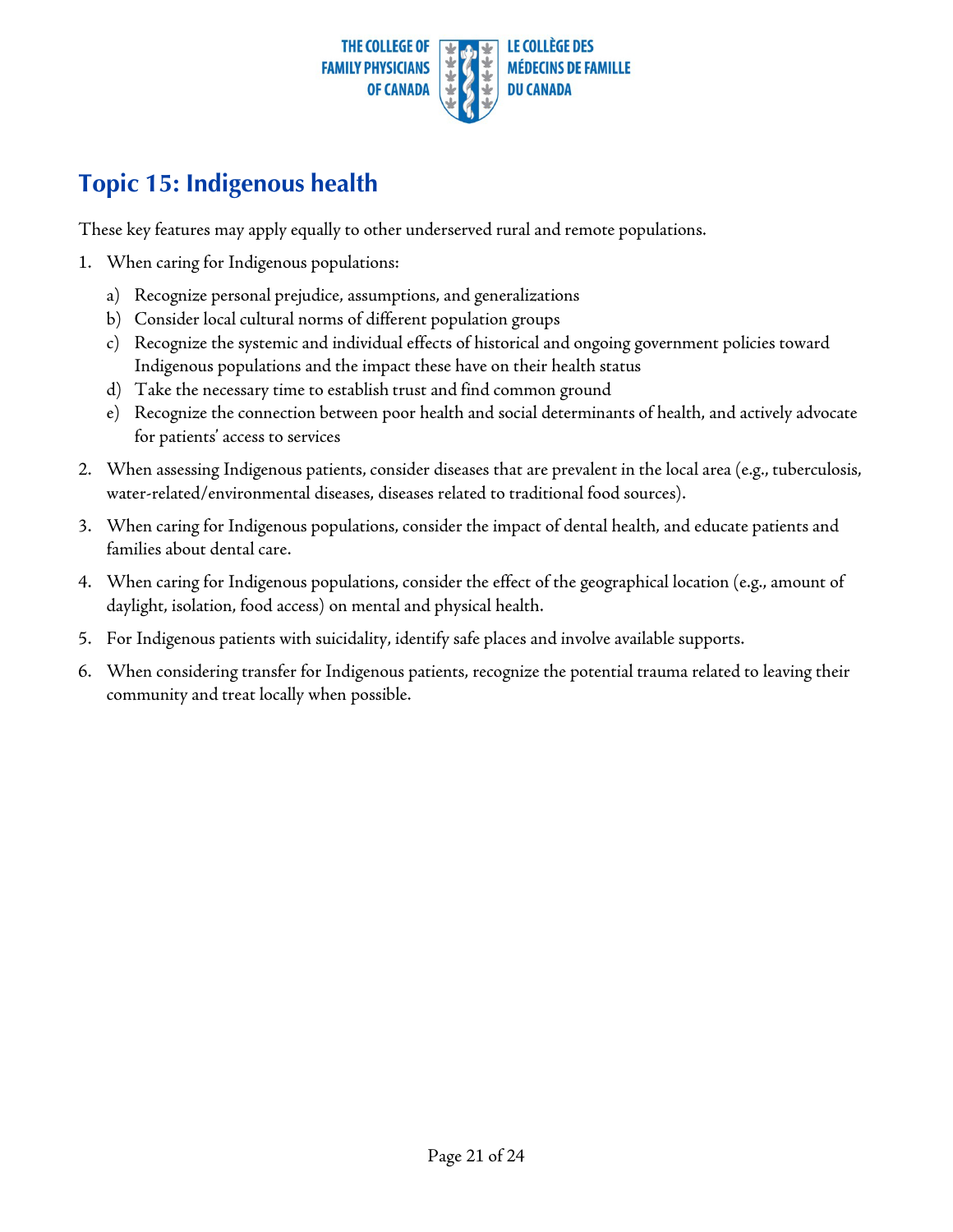

#### <span id="page-21-0"></span>**Topic 16: Clinical courage**

- 1. When dealing with a clinical situation that might surpass your level of comfort:
	- a) Do not minimize the situation (e.g., underestimate the necessary level of skill, ignore the complexity of the situation to avoid dealing with it) and do not overreact (e.g., over transferring, over consulting)
	- b) Assess comprehensively, considering the resources, presentation, indications, and contraindications of proposed interventions
	- c) Develop a management plan
- 2. When considering an intervention that surpasses your level of comfort, be prepared to take a risk by:
	- Drawing on your parallel education or knowledge
	- Anticipating difficulties and consulting when appropriate, seeking local and external support
	- Following a patient-centred approach and maintaining communication with the patient or advocate, in order to ensure that you are acting in their best interest
- 3. After an encounter that was beyond your level of comfort, reflect, debrief with colleagues, and identify learning opportunities.
- 4. When caring for a patient with an uncertain diagnosis in a rural or remote area where resources may be limited, recognize that repeated assessment over time will help provide reassurance that appropriate care is being provided.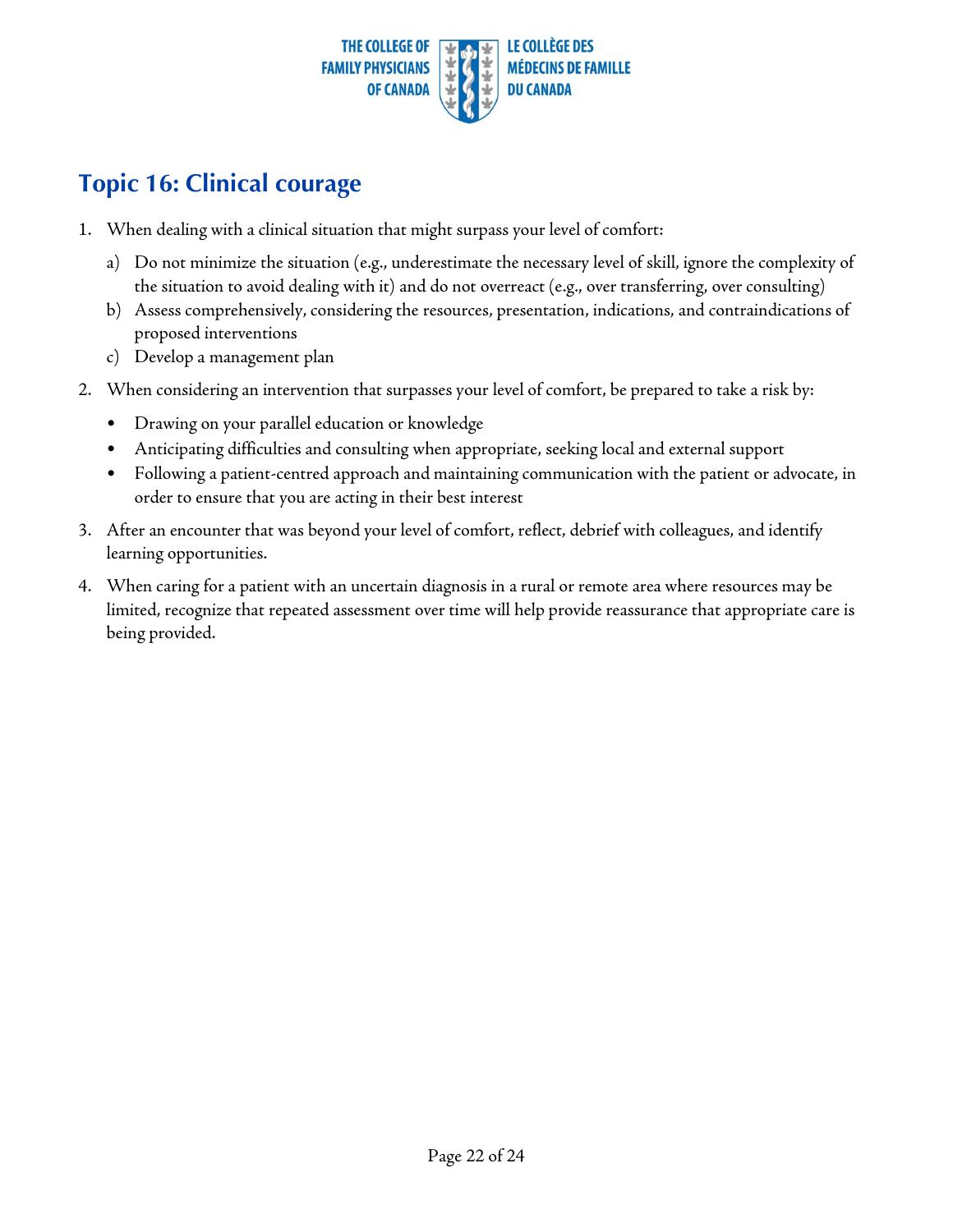

## <span id="page-22-0"></span>**Topic 17: Adapting to rural life**

Developing a sensitivity to local culture and social norms provides a foundation for becoming familiar with your local community. Some individuals may adapt seamlessly, while others may have difficulty making the transition.

When working in a rural or remote environment:

- 1. Recognize your own needs and the needs of your family in order to develop a sustainable and satisfying lifestyle.
- 2. Remain aware of personal visibility in the community and the overlap between personal and professional life.
- 3. Ensure patients' privacy, keeping in mind that the community is connected in ways of which you may not be aware.
- 4. Be aware that creating and maintaining appropriate boundaries may be more challenging in rural environments.
- 5. Actively participate in community life.
- 6. Consider maintaining academic connections with a medical school as a preceptor.
- 7. Be prepared to share the administrative responsibilities of health care in your community (e.g., chief of staff, leadership roles, committee participation).
- 8. Recognize a strong emotional response and possible post-traumatic stress in yourself and staff after treating a co-worker, friend, or family member, or after a traumatic medical or community event, and address it appropriately.
- 9. Establish safe supportive relationships with other health care professionals (including those from other communities) where difficult medical and social issues may be discussed in an informal manner (e.g., Balint group, problem-based small group learning, Society of Rural Physicians of Canada).
- 10. Have your own family physician.